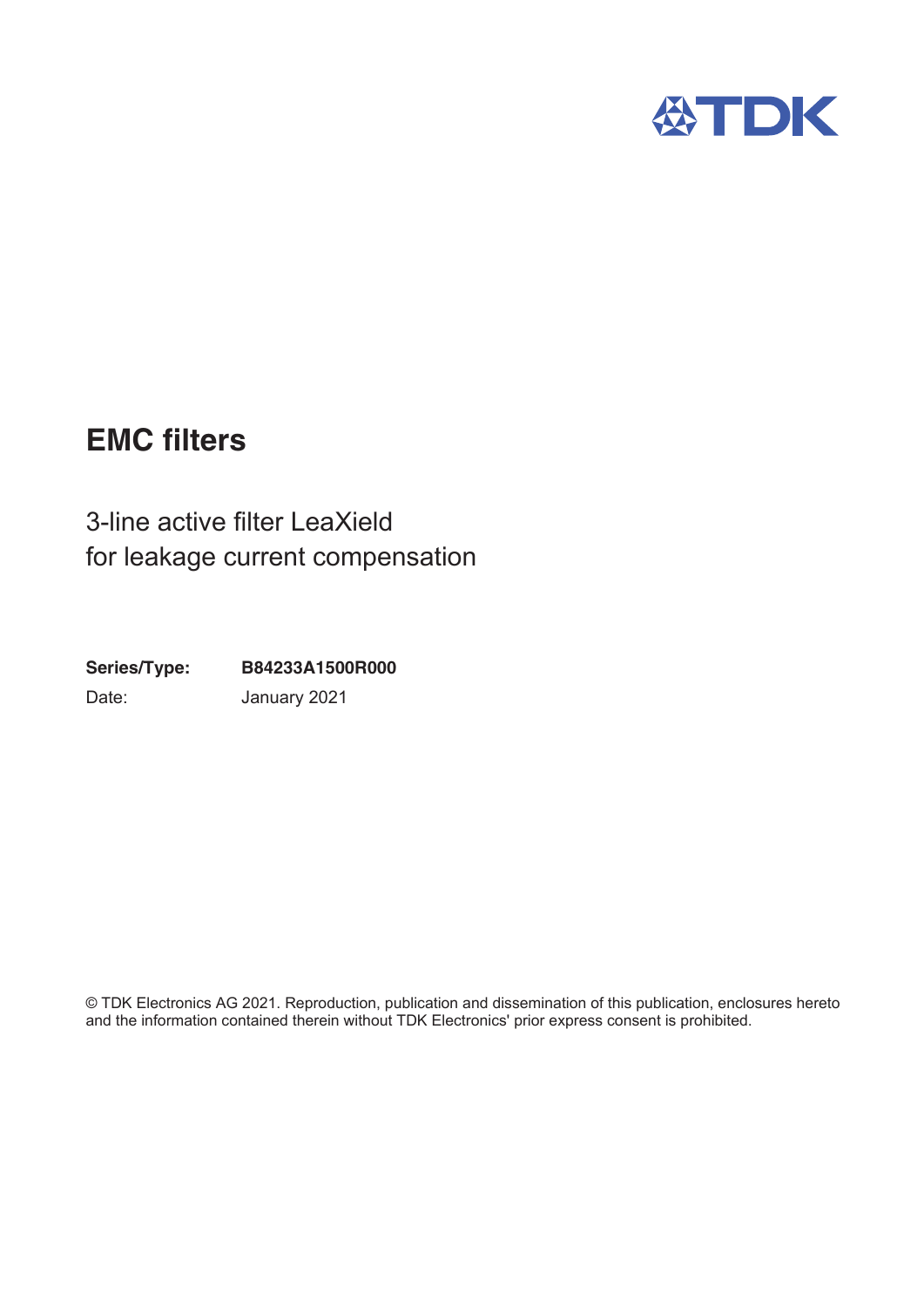

#### **for leakage current compensation**

## **Rated voltage V<sub>R</sub>: 305/530 V AC** Rated current I<sub>R</sub>: 50 A Peak load side leakage current I<sub>LK-LOAD</sub>: 1 A

U.S. Patent No. 10,069,480

- $\blacksquare$  3-line filters
- $\blacksquare$  Metal case
- Book size

## **Features**

- $\blacksquare$  High leakage current compensation
- $\blacksquare$  Optimization of the RCD<sup>1)</sup> compatibility
- $\blacksquare$  Easy to install
- $\blacksquare$  No external power supply needed
- $\blacksquare$  Degree of protection: IP 20<sup>2)</sup>

## **Typical applications**

- **I**I Drives
- $\blacksquare$  Machine tools
- $\blacksquare$  Pumps
- Compressors
- $\blacksquare$  Transport systems
- $\blacksquare$  Pluggable machines

#### **Terminals**

 $\blacksquare$  Finger-safe terminals

## **Marking**

Marking on component:

Manufacturer's logo, ordering code, rated voltage, rated current, rated temperature, climatic category, date code

Minimum data on packaging: Manufacturer's logo, ordering code, quantity, date code



## **Construction** 6FKHPDWLF Schematic picture

 $1)$  RCD = Residual current device

2) According to IEC 60529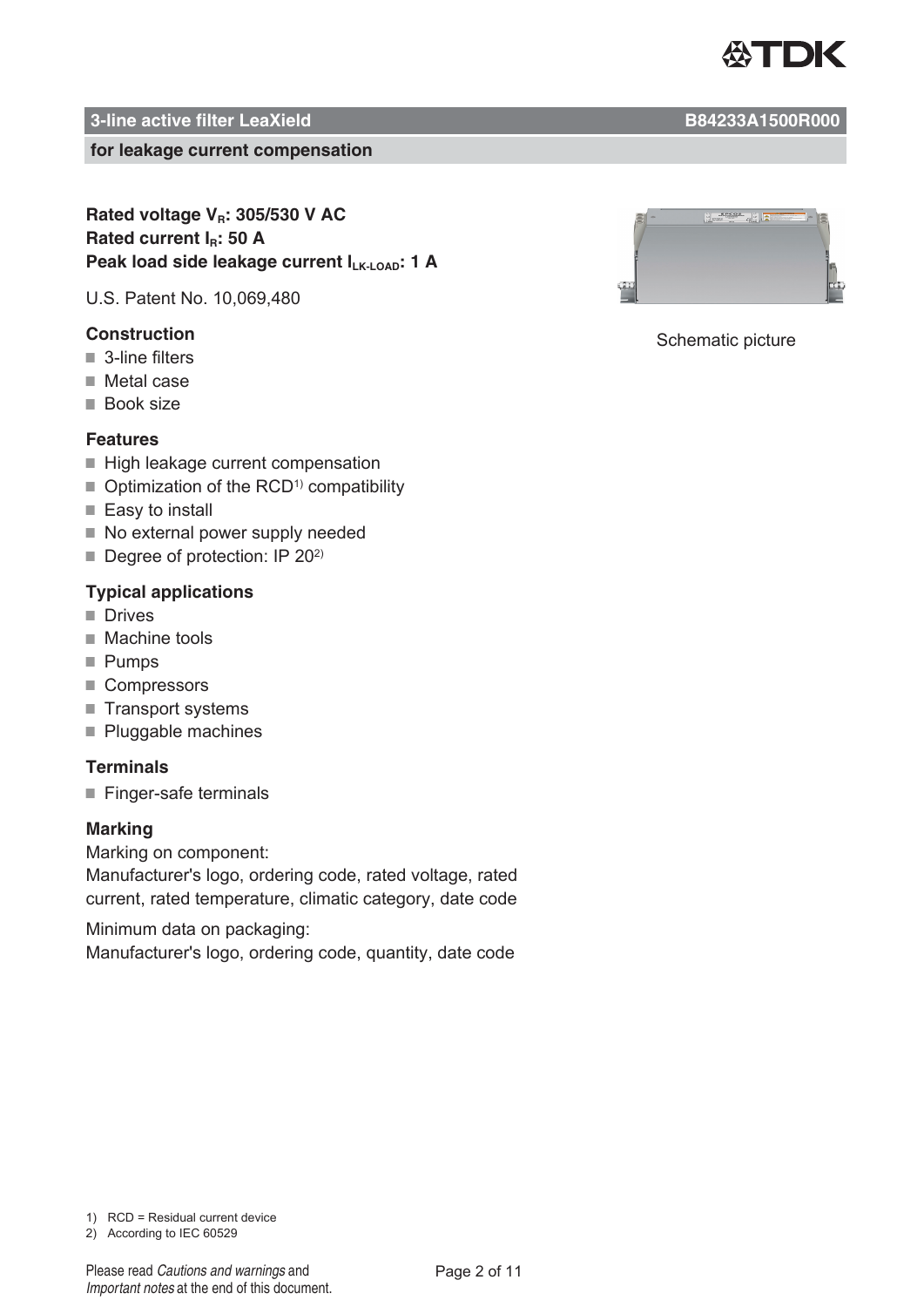

**for leakage current compensation**

## **Typical circuit diagram**



## **Technical data and measuring conditions**

| Rated voltage $V_R$                     | 305/530 V AC (50 Hz)                                 |
|-----------------------------------------|------------------------------------------------------|
| Minimum operating voltage $V_{min}$     | 208/360 V AC (50 Hz)                                 |
| Rated current $I_R$                     | Referred to 50 °C rated temperature                  |
| Test voltage $V_{test}$                 | 1770 V DC, 2 s (line/line)                           |
|                                         | 1500 V DC, 2 s (lines/case)                          |
| Overload capability (thermal)           | 1.5 $\cdot$ I <sub>R</sub> for 3 min per hour or     |
|                                         | $2.5 \cdot I_R$ for 30 s per hour                    |
| Peak load side leakage current lLK-LOAD | 1 A                                                  |
| Contactor connection:                   |                                                      |
| - Maximum voltage $V_{max}$             | 24 V DC / 250 V AC                                   |
| - Maximum current $I_{\text{max}}$      | 2 A                                                  |
| Climatic category (IEC 60068-1)         | 25/100/21 ( $-25$ °C/+100 °C/21 days damp heat test) |

## **Characteristics and ordering code**

| $I_R$     | <b>Terminal cross</b><br>section line | Contactor<br>connection | $R_{typ}$            | Approx.<br>weight                  | Ordering code   |
|-----------|---------------------------------------|-------------------------|----------------------|------------------------------------|-----------------|
| A         | mm <sup>2</sup>                       | mm <sup>2</sup>         | $m\Omega$            | kg                                 |                 |
| 50        | 16                                    | 4                       | 1.0                  | 1.63                               | B84233A1500R000 |
|           |                                       |                         |                      |                                    |                 |
| $V_R$     | Minimal operating                     | Frequency range         | Max. leakage current |                                    |                 |
| <b>AC</b> | current                               |                         |                      | $I_{LK\text{-}\text{Load}}$ (peak) |                 |
| $\vee$    |                                       |                         | A                    |                                    |                 |
| 530       | 360                                   | 150 Hz  30 kHz          |                      |                                    |                 |

Important notes at the end of this document.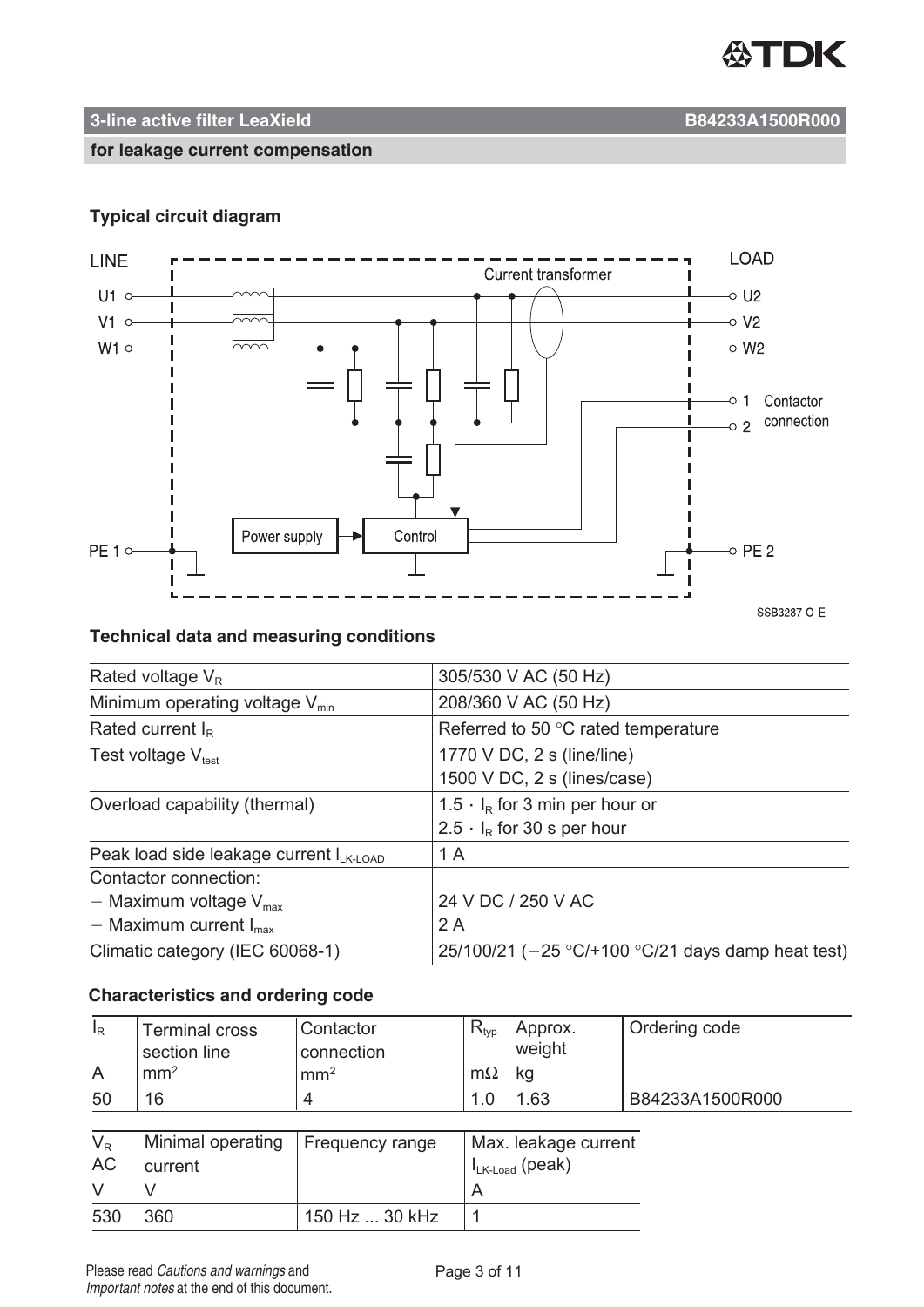

#### **for leakage current compensation**

## **Functional description**

LeaXield™ was developed to significantly reduce the earth leakage currents that are produced in variable-speed drive systems. It enables the operation of systems with high earth leakage currents together with the use of residual current devices (RCDs). LeaXield thus plays a valuable role in industrial applications with variable-speed drives such as those in machine tools, pumps, compressors, conveyance systems, and other pluggable devices.

LeaXield is inserted in the power line and requires no additional power supply. In order for LeaXield to be ready for operation before leakage currents flow, there must be a contactor in the power line.

The contactor must be on the load side of the LeaXield and have a minimum time delay of 2 s. If this is not possible, the built-in contactor connection on the LeaXield can be used. This ensures that the contactor is switched with a delay when the mains is switched on. Refer to the subsequent diagram for installation.

LeaXield is an active leakage current filter that does not need any additional power supply. Attenuation of more than 35 dB is possible within a frequency range of 150 Hz up to 30 kHz.

LeaXield can improve EMC performance of existing systems. For example, other EMC measures within the system can be reduced.

#### **Note:**

According to EN 50178 / VDE 0160, only type B/B+ RCDs are allowed in variable-speed drive systems!

## **Recommended system configuration**



SSB3084-L-E

#### **Wiring of contactor connection**

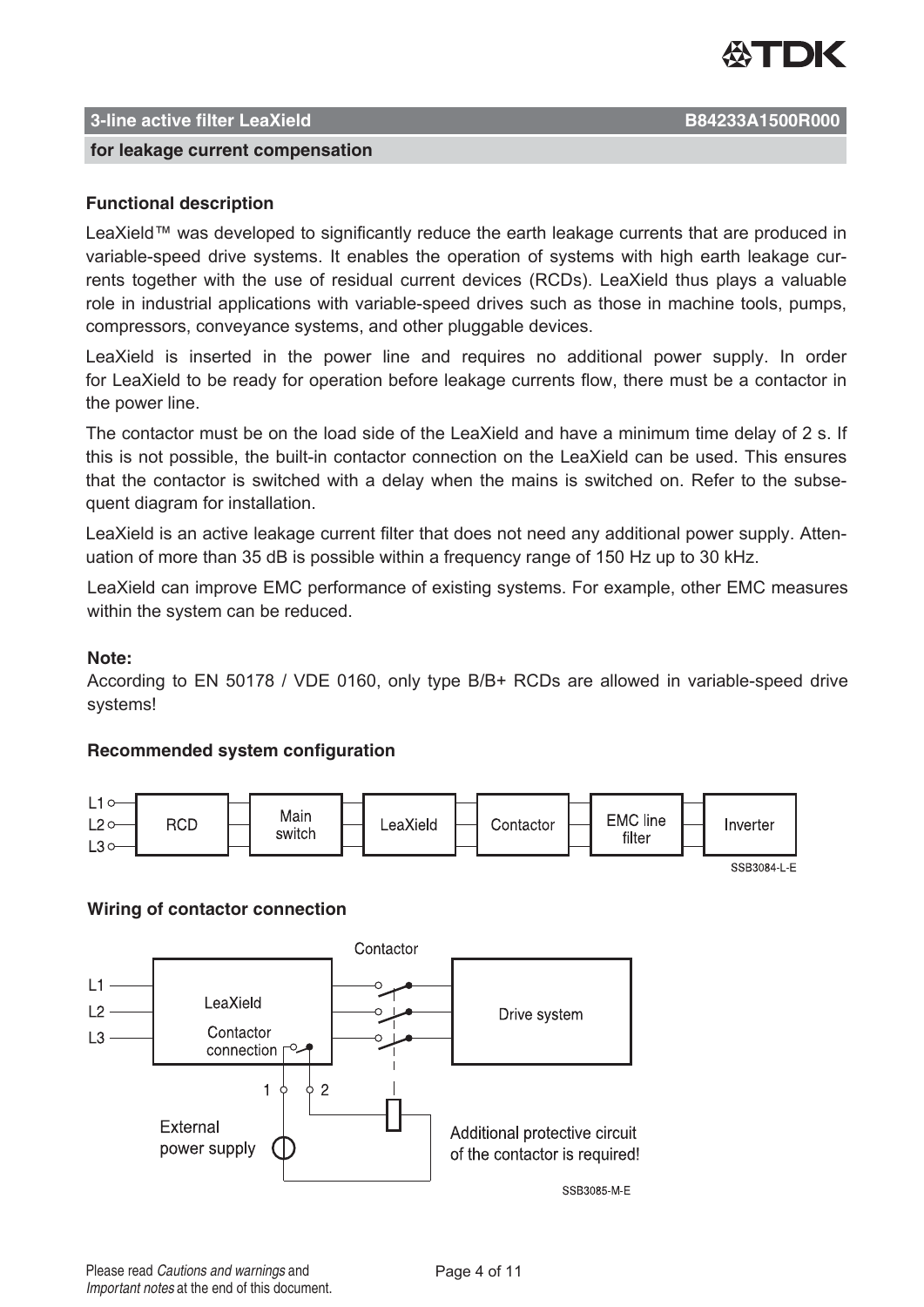

#### **for leakage current compensation**

## **Dimensional drawings**

## **B84233A1500R000 (50 A)**



Dimensions in mm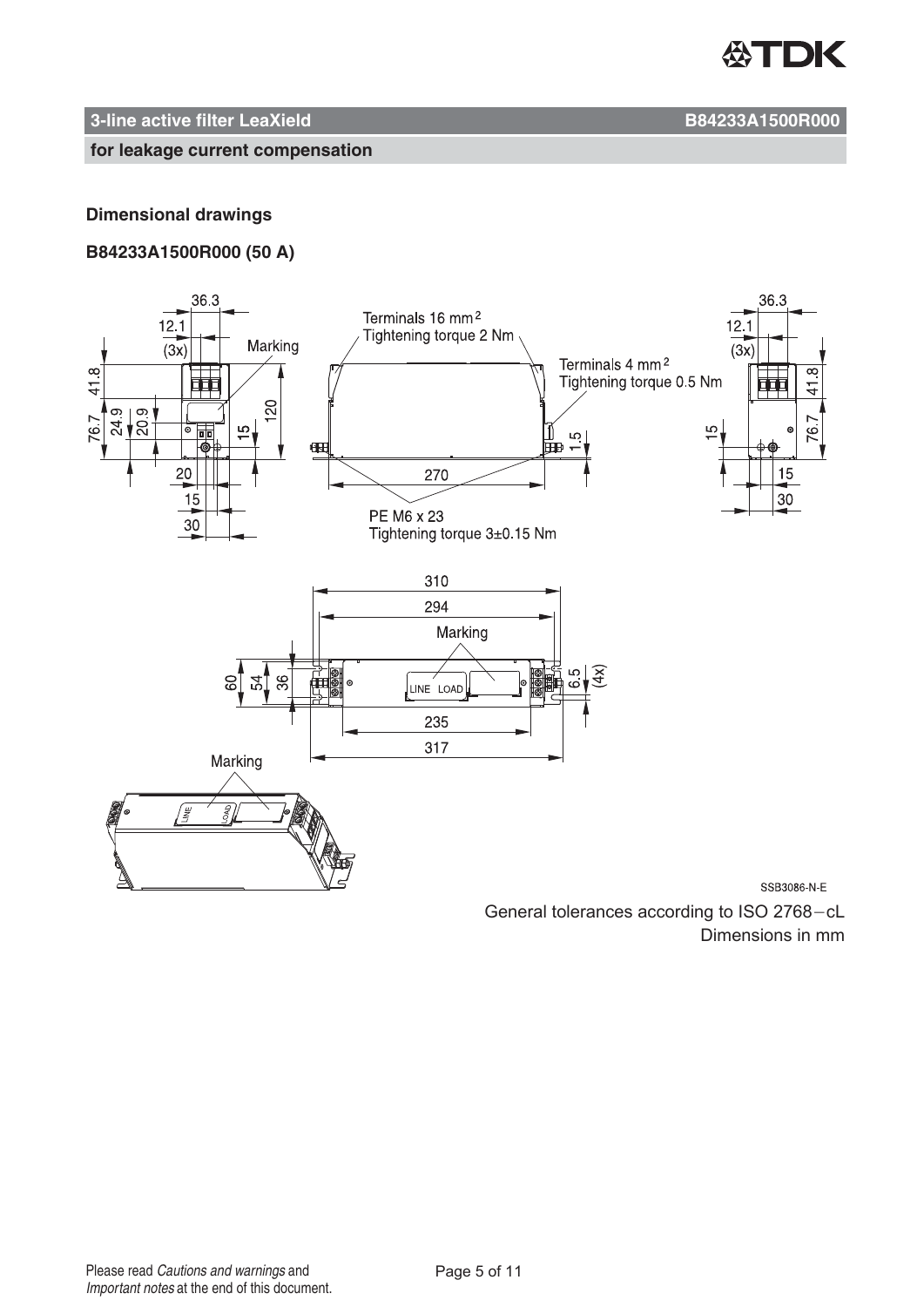

#### **for leakage current compensation**

## **Cautions and warnings**

Please read all warning and safety notes carefully before installing the filter and putting it into operation (see  $\triangle$ ). The same applies to the warning signs on the filter. Please ensure that the signs are not removed nor their legibility impaired by external influences.

Death, serious bodily injury and substantial material damage to equipment may occur if the appropriate safety measures are not carried out or the warnings in the text are not observed.

## **Using according to the terms**

The filters may be used only for their intended application within the specified values in lowvoltage networks in compliance with the instructions given in the data sheets and the data book. The conditions at the place of application must comply with all specifications for the filter used.

## **Warning**

- $\blacksquare$  It shall be ensured that only qualified persons (electricity specialists) are engaged on work such as planning, assembly, installation, operation, repair and maintenance. They must be provided with the corresponding documentation.
- " Danger of electric shock. Filters contain components that store an electric charge. Dangerous voltages can continue to exist at the filter terminals for longer than five minutes even after the power has been switched off.
- The protective earth connections shall be the first to be made when the filter is installed and the last to be disconnected. Depending on the magnitude of the leakage currents, the particular specifications for making the protective earth connection must be observed.
- $\blacksquare$  Impermissible overloading of the filter or filter, such as with circuits able to cause resonances, impermissible voltages at higher frequencies etc. can lead to bodily injury and death as well as cause substantial material damages (e.g. destruction of the filter housing).
- $\blacksquare$  Filters must be protected in the application against impermissible exceeding of the rated currents by overcurrent protective devices.
- $\blacksquare$  In case of leakage currents >3.5 mA you shall mount the PE conductor stationary with the required cross section before beginning of operation and save it against disconnecting. For leakage currents l $\mathsf{L}^{1)}$  ≤10 mA the PE conductor must have a KU value<sup>2)</sup> of 4.5<sup>3)</sup>; for leakage currents  $I_1$  >10 mA the PE conductor must have a KU value of 6<sup>4)</sup>.
- Output chokes and output filters must be protected in the application against impermissible exceeding of the component temperature.
- The converter output frequency must be within the specified range to avoid resonances and uncontrolled warming of the output chokes and output filters.
- **Because the product can become very hot during operation, there is the risk of burns if** touched. The product can remain hot for some time after the power is switched off!

- 3) A value of KU = 4.5 with respect to interruptions is attained with: a) permanently connected protective earth connection ≥2.5 mm² via connectors for industrial equipment (IEC 60309−2)<br>b) a protective earth connection
- 4) KU = 6 with respect to interruptions is achieved for fixed-connection lines ≥10 mm<sup>2</sup> where the type of connection and installation correspond to the requirements for PEN conductors as specified in relevant standards.

<sup>1)</sup>  $I_L$  = leakage current let-go

<sup>2)</sup> The KU value (symbol KU) is a classification parameter of safety-referred failure types designed to ensure protection against hazardous<br>body currents and excessive heating.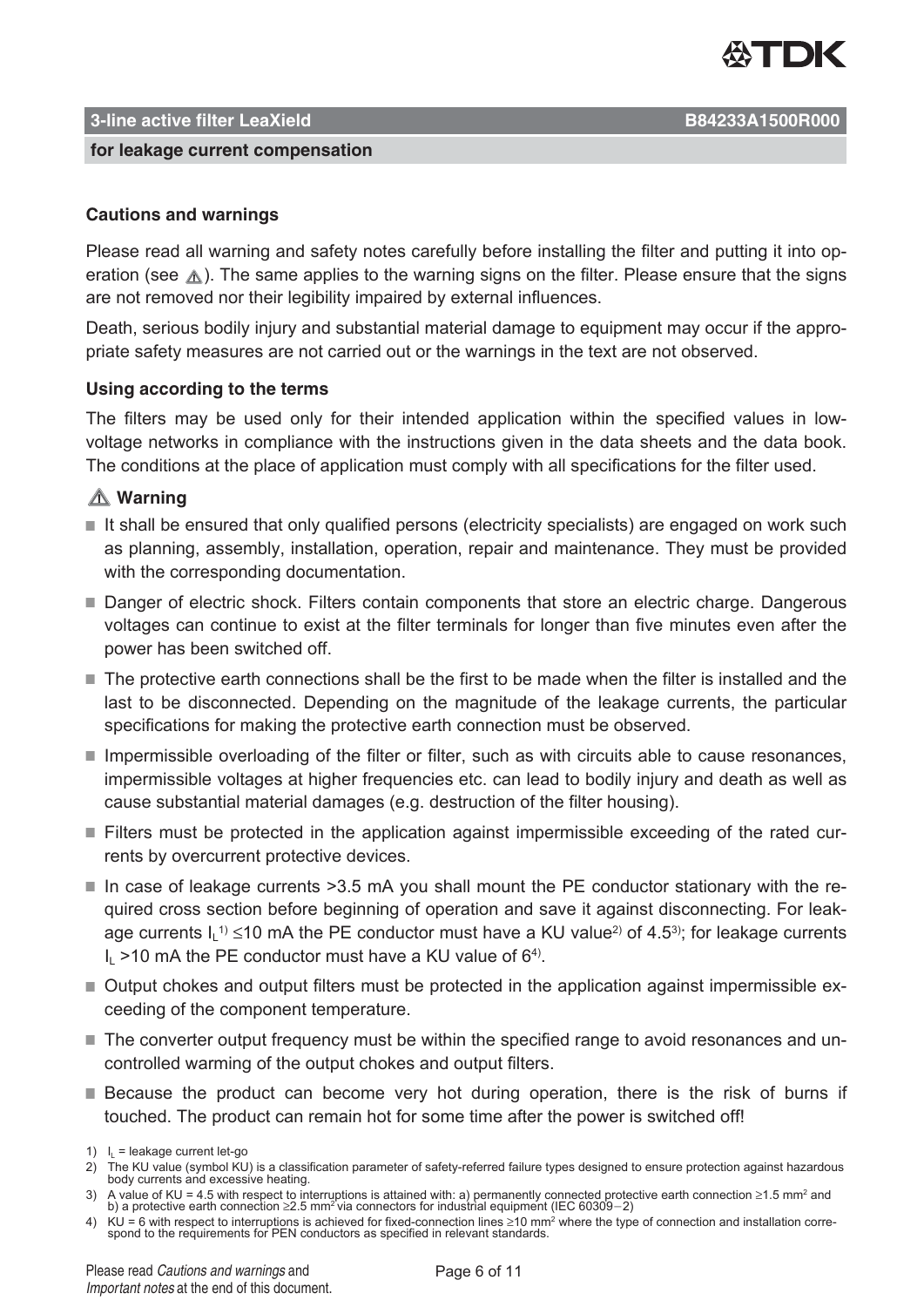

## **for leakage current compensation**

The table below summarizes the safety instructions that must be observed without fail. A detailed description can be found in the relevant chapters of the databook.

| <b>Topic</b>                                                | <b>Instructions</b>                                                                                                                                                                                                                                                                                                                               | <b>Reference chapter</b><br>(data book),<br>paragraph |
|-------------------------------------------------------------|---------------------------------------------------------------------------------------------------------------------------------------------------------------------------------------------------------------------------------------------------------------------------------------------------------------------------------------------------|-------------------------------------------------------|
| Selecting a filter                                          | When selecting a filter, it is mandatory to observe the<br>rated data of the equipment (such as its rated input<br>current, rated voltage, harmonic content etc.) as well<br>as the derating instructions in Chapters 9 and 10.                                                                                                                   | Selection guide for<br>converter filters              |
| Rated voltage                                               | When power distribution systems deviating from the<br>symmetric TN-S system is to check the suitability of<br>the filters and the allowed voltages including the fault<br>cases.                                                                                                                                                                  | Power distribution<br>systems,<br>7                   |
| Protection from<br>residual voltages<br>Discharge resistors | Active parts must be discharged within 5 s to a<br>voltage of less than 60 V (or 50 $\mu$ C). If this limit<br>cannot be observed due to the operating mode, the<br>hazardous point must be permanently marked in a<br>clearly visible way.                                                                                                       | Safety regulations,<br>6.1                            |
|                                                             | Filters which are not permanently connected (e.g.<br>when the test voltage is applied to the filter at the<br>incoming goods inspection) must be discharged after<br>the voltage has been switched off.                                                                                                                                           | Safety regulations,<br>6.2                            |
| Installing and<br>removing of filters<br>Installation       | When<br>installing<br>and<br>removing<br>filters,<br>our<br>a<br>voltage-free state must be set up and secured with<br>observance of the five safety rules described in<br>EN 50110-1.                                                                                                                                                            | Safety regulations,<br>6.4                            |
| Use in IT systems                                           | The special features of the IT system ("first fault case"<br>and other fault cases) shall be observed.                                                                                                                                                                                                                                            | Power distribution<br>system (network<br>types), 7.6  |
| Safety notes on<br>leakage currents                         | The filter leakage currents specified in the data book<br>are intended for user information only. The maximum<br>leakage current of the entire electrical equipment or<br>appliance has to be limited for safety reasons. Please<br>obtain the applicable limits for your application from<br>the relevant regulations, provisions and standards. | Leakage current,<br>8.4<br>Leakage current,<br>8.6    |
| Voltage derating                                            | If the permissible limits for the higher-frequency                                                                                                                                                                                                                                                                                                | Voltage derating,                                     |
| Hazards caused by<br>overloading the<br>filters             | voltages at the filter are exeeded, the filter may be<br>damaged or destroyed.                                                                                                                                                                                                                                                                    | 9.8                                                   |
| Current derating at<br>elevated ambient<br>temperatures     | Non-observance of the current derating may lead to<br>overheating and consequently represents a fire<br>hazard.                                                                                                                                                                                                                                   | Current derating,<br>10.1                             |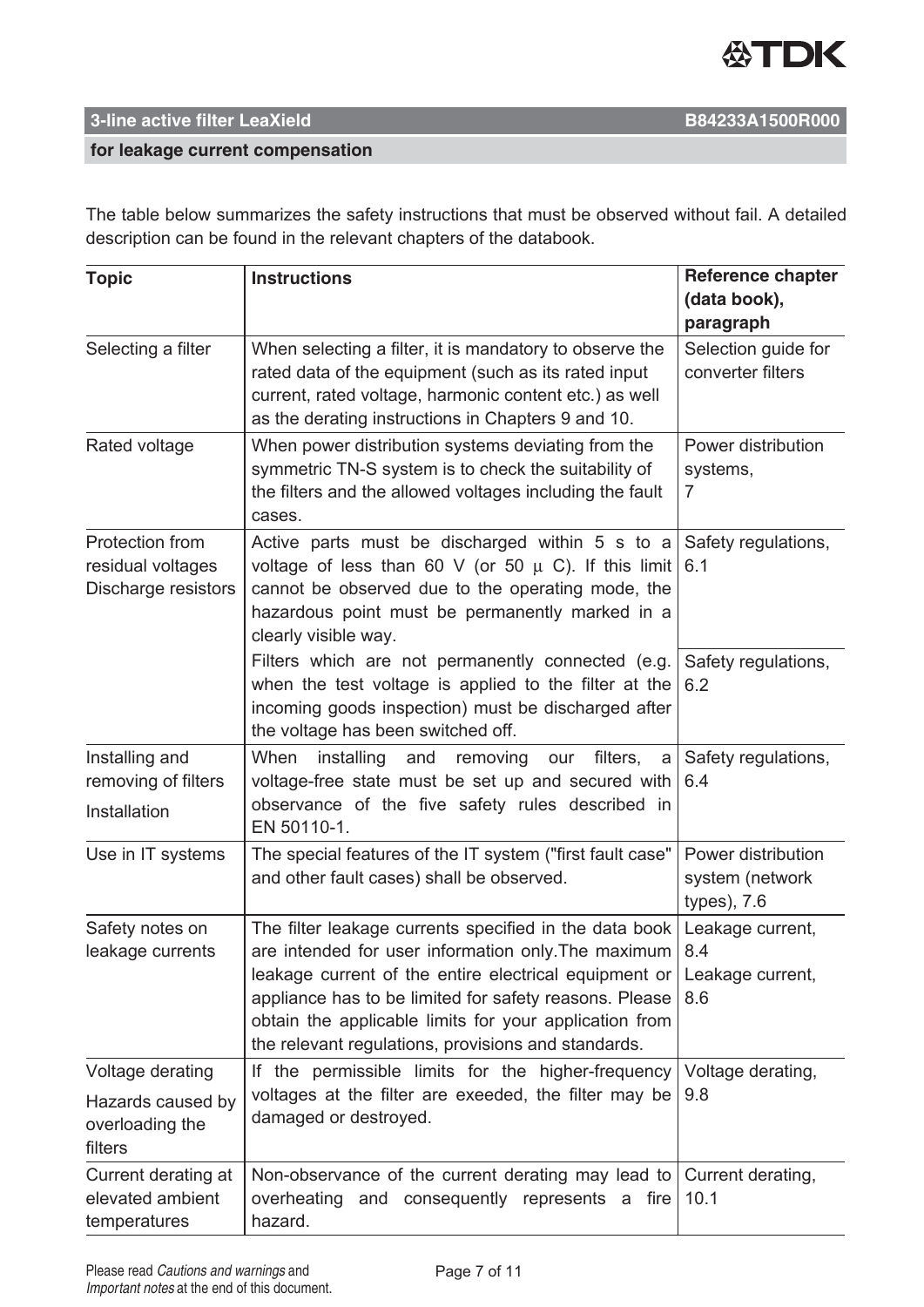

## 3-line active filter LeaXield

B84233A1500R000

#### for leakage current compensation

| <b>Topic</b>                                                        | <b>Instructions</b>                                                                                                                                                                                                                                                                           | <b>Reference chapter</b><br>(data book),<br>paragraph |
|---------------------------------------------------------------------|-----------------------------------------------------------------------------------------------------------------------------------------------------------------------------------------------------------------------------------------------------------------------------------------------|-------------------------------------------------------|
| Protective earth<br>connection at<br>operating currents<br>$>250$ A | For operating currents greater than 250 A, we<br>recommend the PE connection to be set up between<br>the feed (filter: line) and output (filter: load) not via the<br>PE terminal bolt in the filter housing.                                                                                 | Mounting<br>instructions,<br>point 2                  |
| Mounting position                                                   | Note the mounting position of the filters! It must   Mounting<br>always be ensured that natural convection is not<br>impaired.                                                                                                                                                                | instructions,<br>point 13                             |
| Long motor cables                                                   | Long motor cables cause parasitic currents in the<br>installation. The cable lengths indicated for the output<br>chokes and output filters serve for orientation. The<br>user must check the technical parameters and<br>especially the choke temperatures for the respective<br>application. | Mounting<br>instructions,<br>point 15                 |

## Display of ordering codes for TDK Electronics products

The ordering code for one and the same product can be represented differently in data sheets, data books, other publications, on the company website, or in order-related documents such as shipping notes, order confirmations and product labels. The varying representations of the ordering codes are due to different processes employed and do not affect the specifications of the respective products.

Detailed information can be found on the Internet under www.tdk-electronics.tdk.com/orderingcodes.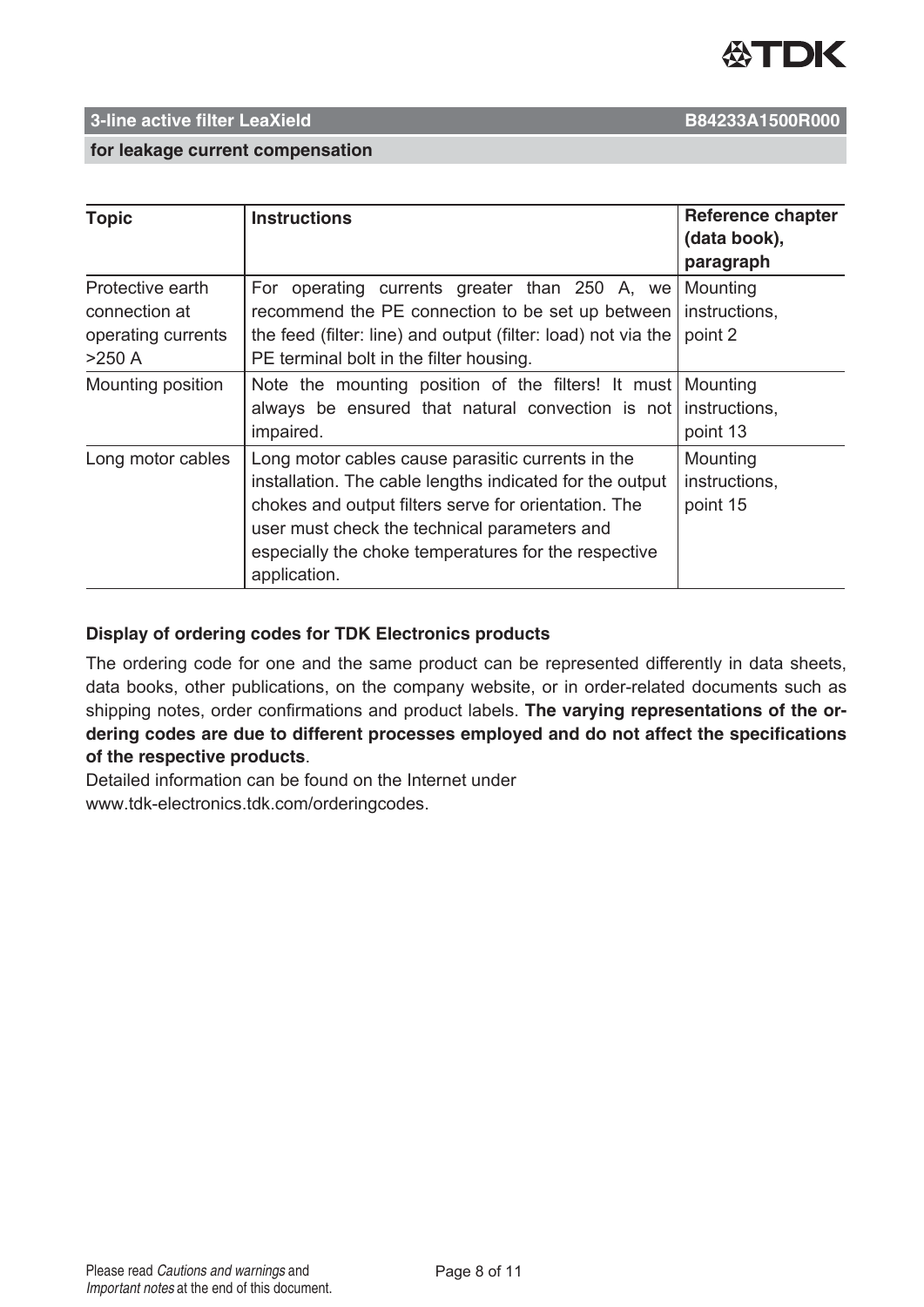

## 3-line active filter LeaXield

## for leakage current compensation

## **Symbols and terms**

| Symbol                      | English                                       | German                               |
|-----------------------------|-----------------------------------------------|--------------------------------------|
| $\alpha$                    | Insertion loss                                | Einfügungsdämpfung                   |
| $C_R$                       | Rated capacitance                             | Bemessungskapazität                  |
| $C_{X}$                     | Capacitance X capacitor                       | Kapazität X-Kondensator              |
| $C_{Y}$                     | Capacitance Y capacitor                       | Kapazität Y-Kondensator              |
| $\Delta V$                  | Voltage drop (input to output)                | Spannungsabfall (Eingang zu Ausgang) |
| dv/dt                       | Rate of voltage rise                          | Spannungsanstiegsgeschwindigkeit     |
| f                           | Frequency                                     | Frequenz                             |
| $f_{\rm M}$                 | Converter output frequency                    | Motorfrequenz                        |
| $f_{\mathsf{P}}$            | Pulse frequency                               | Pulsfrequenz                         |
| $f_R$                       | Rated frequency                               | Bemessungsfrequenz                   |
| $\mathsf{f}_{\mathsf{res}}$ | <b>Resonant frequency</b>                     | Resonanzfrequenz                     |
| $I_{\rm C}$                 | Current through capacitor                     | Strom durch Kondensator              |
| $I_{LK}$                    | Filter leakage current                        | Filter-Ableitstrom                   |
| $I_{\text{max}}$            | Maximum current                               | Maximalstrom                         |
| $I_N$                       | Nominal current                               | Nennstrom                            |
| $I_{op}$                    | Operating current (design current)            | Betriebsstrom                        |
| $I_{\rm pk}$                | Rated peak withstand current                  | Bemessungs-Stoßstromfestigkeit       |
| $I_q$                       | Capacitive reactive current                   | Kapazitiver Blindstrom               |
| $I_R$                       | <b>Rated current</b>                          | Bemessungsstrom                      |
| $I_{\rm S}$                 | Interference current                          | Störstrom                            |
|                             | Inductance                                    | Induktivität                         |
| $L_{R}$                     | <b>Rated inductance</b>                       | Bemessungsinduktivität               |
| $L_{\text{stray}}$          | Stray inductance                              | Streuinduktivität                    |
| $P_L$                       | Power loss                                    | Verlustleistung                      |
| R                           | Resistance                                    | Widerstand                           |
| $R_{is}$                    | Insulation resistance                         | Isolationswiderstand                 |
| $\mathsf{R}_{\mathsf{typ}}$ | DC resistance, typical value                  | Gleichstromwiderstand typisch        |
| $T_A$                       | Ambient temperature                           | Umgebungstemperatur                  |
| $T_{\text{max}}$            | Upper category temperature                    | Obere Kategorietemperatur            |
| $\mathsf{T}_{\mathsf{min}}$ | Lower category temperature                    | Untere Kategorietemperatur           |
| $T_R$                       | Rated temperature                             | Bemessungstemperatur                 |
| $U_{k}$                     | Referred voltage drop in %                    | Bezogener Spannungsabfall in %       |
| $V_{\text{eff}}$            | <b>RMS</b> voltage                            | Effektivspannung                     |
| $V_{K}$                     | Voltage drop                                  | Spannungsabfall                      |
| $V_{LE}$                    | Voltage line to earth; voltage line to ground | Spannung Phase zu Erdpotential       |
| $V_{N}$                     | Nominal voltage                               | Nennspannung                         |
| $V_{R}$                     | Rated voltage                                 | Bemessungsspannung                   |
| $V_{\text{peak}}$           | Peak voltage                                  | Spitzenspannung                      |
| $V_{\text{test}}$           | Test voltage                                  | Prüfspannung                         |
| $V_{\rm X}$                 | Voltage over X capacitor                      | Spannung über X-Kondensator          |
| $V_Y$                       | Voltage over Y capacitor                      | Spannung über Y-Kondensator          |
| $X_{L}$                     | Inductive reactance                           | Induktiver Blindwiderstand           |
| Z                           | Impedance                                     | Scheinwiderstand                     |
| Z                           | Impedance, absolute value                     | Scheinwiderstand (Betragswert)       |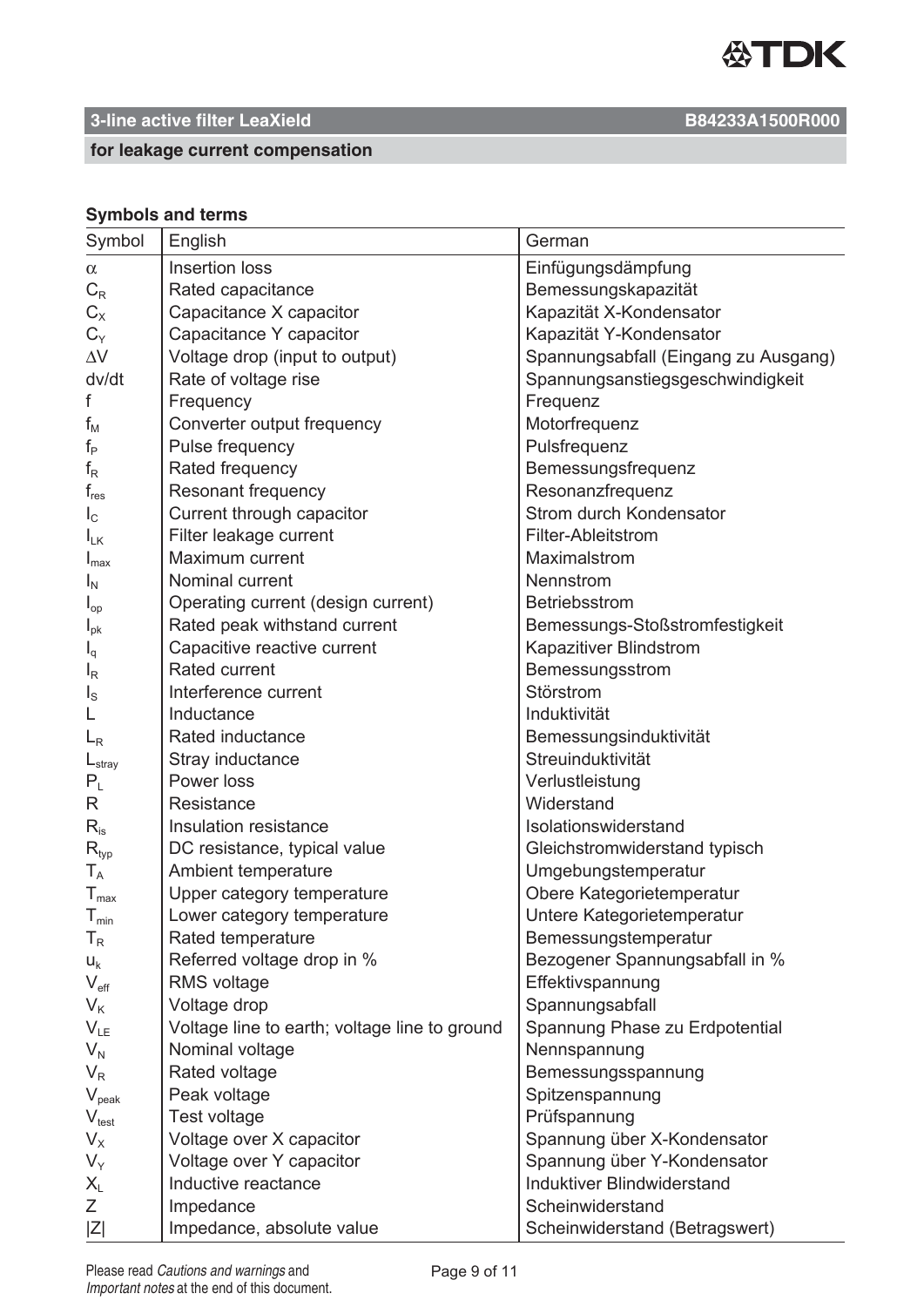

The following applies to all products named in this publication:

- 1. Some parts of this publication contain **statements about the suitability of our products for certain areas of application**. These statements are based on our knowledge of typical requirements that are often placed on our products in the areas of application concerned. We nevertheless expressly point out **that such statements cannot be regarded as binding statements about the suitability of our products for a particular customer application** As a rule, we are either unfamiliar with individual customer applications or less familiar with them than the customers themselves. For these reasons, it is always ultimately incumbent on the customer to check and decide whether a product with the properties described in the product specification is suitable for use in a particular customer application.
- 2. We also point out that in individual cases, a malfunction of electronic components or **failure before the end of their usual service life cannot be completely ruled out in the current state of the art, even if they are operated as specified**. In customer applications requiring a very high level of operational safety and especially in customer applications in which the malfunction or failure of an electronic component could endanger human life or health (e.g. in accident prevention or lifesaving systems), it must therefore be ensured by means of suitable design of the customer application or other action taken by the customer (e.g. installation of protective circuitry or redundancy) that no injury or damage is sustained by third parties in the event of malfunction or failure of an electronic component.
- **The warnings, cautions and product-specific notes must be observed.**
- 4. In order to satisfy certain technical requirements, some of the products described in this **publication may contain substances subject to restrictions in certain jurisdictions (e.g. because they are classed as hazardous)**. Useful information on this will be found in our Material Data Sheets on the Internet (www.tdk-electronics.tdk.com/material). Should you have any more detailed questions, please contact our sales offices.
- 5. We constantly strive to improve our products. Consequently, the products described in this publication may change from time to time. The same is true of the corresponding product specifications. Please check therefore to what extent product descriptions and specifications contained in this publication are still applicable before or when you place an order. We also reserve the right to discontinue production and delivery of products. Consequently, we cannot quarantee that all products named in this publication will always be available. The aforementioned does not apply in the case of individual agreements deviating from the foregoing for customer-specific products.
- 6. Unless otherwise agreed in individual contracts, all orders are subject to our General **Terms and Conditions of Supply**